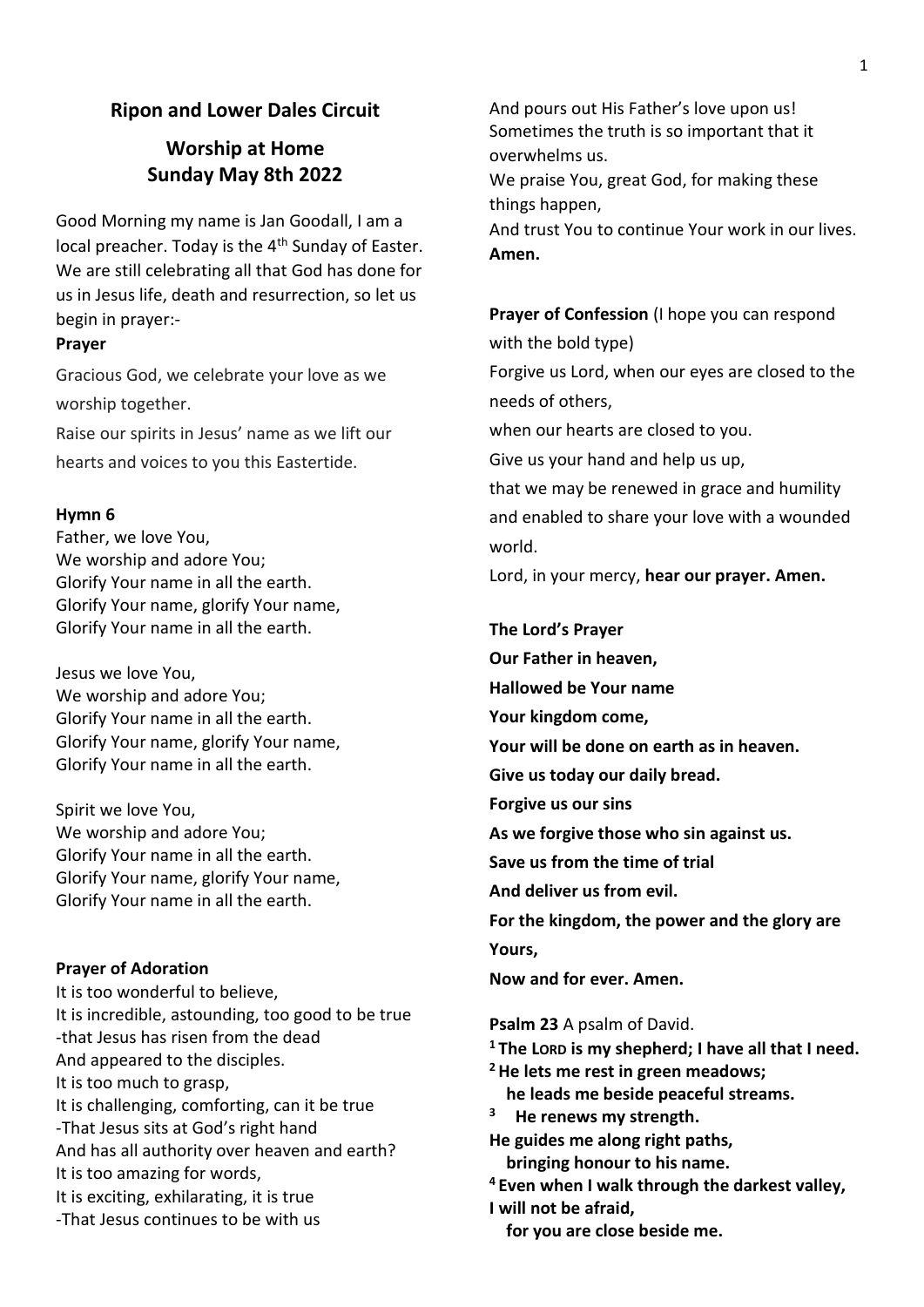**Your rod and your staff** 

 **protect and comfort me.**

**<sup>5</sup> You prepare a feast for me**

 **in the presence of my enemies.**

**You honour me by anointing my head with oil. My cup overflows with blessings.**

**<sup>6</sup> Surely your goodness and unfailing love will pursue me**

 **all the days of my life,** 

**and I will live in the house of the LORD forever.**

#### **Talk 1.**

When I read this psalm, I cannot help thinking of David, the youngest of Jesse's eight sons, the expendable one. Sent out on his own to care for the sheep, day and night and protect them from predators and robbers even bears. Alone in the hills, he forged a close relationship with God, learning to trust and rely on God's strength, not his own.

And David saw God as the great shepherd caring for us who will follow Him.

God the carer, God the reviver, God the rescuer and comforter, the lavish host.

This generous and tender God gave David the courage and assurance to face a perilous future. As God does clearly in Jesus, the Shepherd who died for us His sheep, God's love for us knows no limits.

We need fear no evil, even if we should walk through the valley of the shadow of death. God, the perfect Shepherd will guide and protect us throughout our lives and bring us home to His House forever.

Psalm 23, has been a source of great comfort and hope to many people over the years, and is one of the best known and best loved passages of scripture in the bible today.

Last year at the Chelsea Garden festival, one of the garden's theme was the 23<sup>rd</sup> Psalm. And visitors commented how revived and restored they felt on visiting it.

# **Gospel Reading John 10 v22-30 Jesus Claims to Be the Son of God**

**<sup>22</sup>** It was now winter, and Jesus was in Jerusalem at the time of Hanukkah, the Festival of Dedication. **<sup>23</sup>**He was in the Temple, walking through the section known as Solomon's

Colonnade. **<sup>24</sup>** The people surrounded him and asked, "How long are you going to keep us in suspense? If you are the Messiah, tell us plainly." **<sup>25</sup>** Jesus replied, "I have already told you, and you don't believe me. The proof is the work I do in my Father's name. **<sup>26</sup>** But you don't believe me because you are not my sheep. **<sup>27</sup>** My sheep listen to my voice; I know them, and they follow me. **<sup>28</sup>** I give them eternal life, and they will never perish. No one can snatch them away from me,

**<sup>29</sup>** for my Father has given them to me, and he is more powerful than anyone else. [\[d\]](https://www.biblegateway.com/passage/?search=John+10&version=NLT#fen-NLT-26476d) No one can snatch them from the Father's hand. **<sup>30</sup>** The Father and I are one."

#### **Hymn 322**

How sweet the name of Jesus sounds In a believers ear It soothes our sorrows, heals our wounds, And drives away our fear.

It makes the wounded spirit whole, And calms the troubled breast; 'Tis manna to the hungry soul, And to the weary rest.

Dear name-the rock on which I build, My shield and hiding place, My never-failing treasury, filled With boundless stores of grace!

Jesus! My Shepherd, Brother, Friend, My Prophet, Priest and King, My Lord, my Life, my Way, my End, Accept the praise I bring.

Weak is the effort of my heart, And cold my warmest thought; But when I see thee as though art, I'll praise thee as I ought.

Till then I would thy love proclaim With every fleeting breath; And may the music of thy name Refresh my soul in death.

#### **Talk 2.**

At the festival of Hannukah 'dedication,' the Jews remembered how in 167 BC Judas Maccabaeus led a revolt to liberate Jerusalem from, the Greek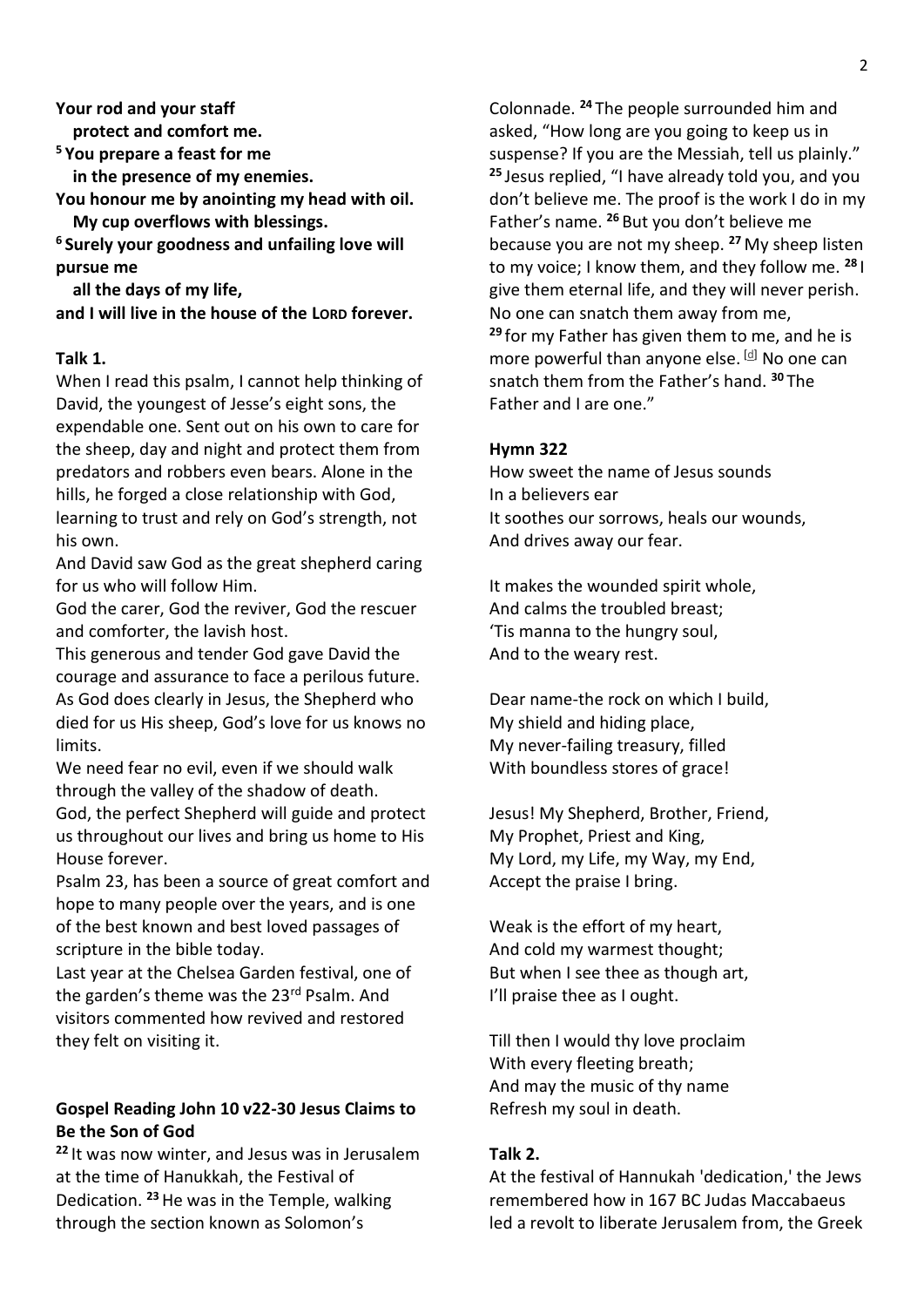ruler who wanted to destroy Judaism. As a result Judas and his family became kings in a dynasty which lasted one hundred years.

The victory of Judas was a vivid, glorious memory for the Jews, And it was probably this type of warlord like King that some people were hoping for, now Judea was under Roman occupation. Was Jesus the person the Jews were looking for, someone who would become their warrior leader?

By the sound of their question they didn't think Jesus looked like a warlord.

Jesus is God's Messiah not some human warlord. He is the Great Shepherd David wrote about and His sheep, we who believe and trust, will listen to His voice and follow Him.

In Jesus time a shepherd would lead the flock and they would know his voice and follow through rough country till they came to safe pasture. We too can follow our Shepherd's voice though the darkest valley, even the valley of death, secure in our Father God's hand, travelling with Jesus to eternal life with Him. The littleness of this earthly life will be gone and we will know the splendour and magnificence of life with God. Jesus always did things God's way, touching base with His Father continually through prayer, as we must do. He is sure of Himself because he is sure of His Father God, He is God-confident.

Jesus is one with God, and we who follow are one flock; one Shepherd, one flock.

Whatever way we worship, our unity, not uniformity, (We are all individuals and loved as such), is the same sort as the unity Jesus has with His Father. Its secret is love, simple as that, we are Gods adopted loved family.

As Jesus said in John 13 v34.

'Love each other. Just as I have loved you, you should love each other.'

The bond of unity is love and the proof in our lives of that love is obedience to our Shepherd Lord, as we listen to His voice, in prayer and in our daily lives.

Jesus, as no other ever did, obeyed and loved God. He was perfect love and perfect obedience. The perfect example for His flock.

We will not in this life be saved from sorrow, from suffering and from death; but even in a world crashing to disaster, God does prevail. Good does overcome evil. Light does overcome dark. And Hope does overcome despair. And the Good Shepherd continues to call to His sheep and invites them to hear and follow Him to green pastures, our true Home with Him. And we, God's family and flock must take that love into the world and share it, sharing our faith in word as well as actions.

I am thinking particularly about our young people who today suffer from so much stress and expectations, the effects of covid, bullying, peer pressure, family and school problems, I'm sure you and they could add lots more to that list. They need their true Shepherd, Jesus.

# **So I'm finishing with some words from Eddie Askew**

On a tour of England some years ago, Archbishop Desmond Tutu spoke to some young people. He said, 'God loves you, not because you are beautiful, although you may be. God loves you, not because you are good, although you just might be. God loves you, full stop.'

No trait of personality or behaviour can put an obstacle in the way of real love. Where ever we are, whatever we do, Jesus loves us completely, wholly, and utterly selflessly. I don't understand it, but I gladly accept it.

## **Prayer of thanksgiving**

Loving God,

we give you thanks for those who express their faith in you

and their care of others through their work,

through their ministry of hospitality,

through their thoughtfulness, through their giving.

May we be inspired through the ordinariness of their discipleship

to see the wonderful extraordinariness of your love

that is alive in their offering of their gifts, their time, and their hearts.

We praise you in Jesus' name. **Amen.**